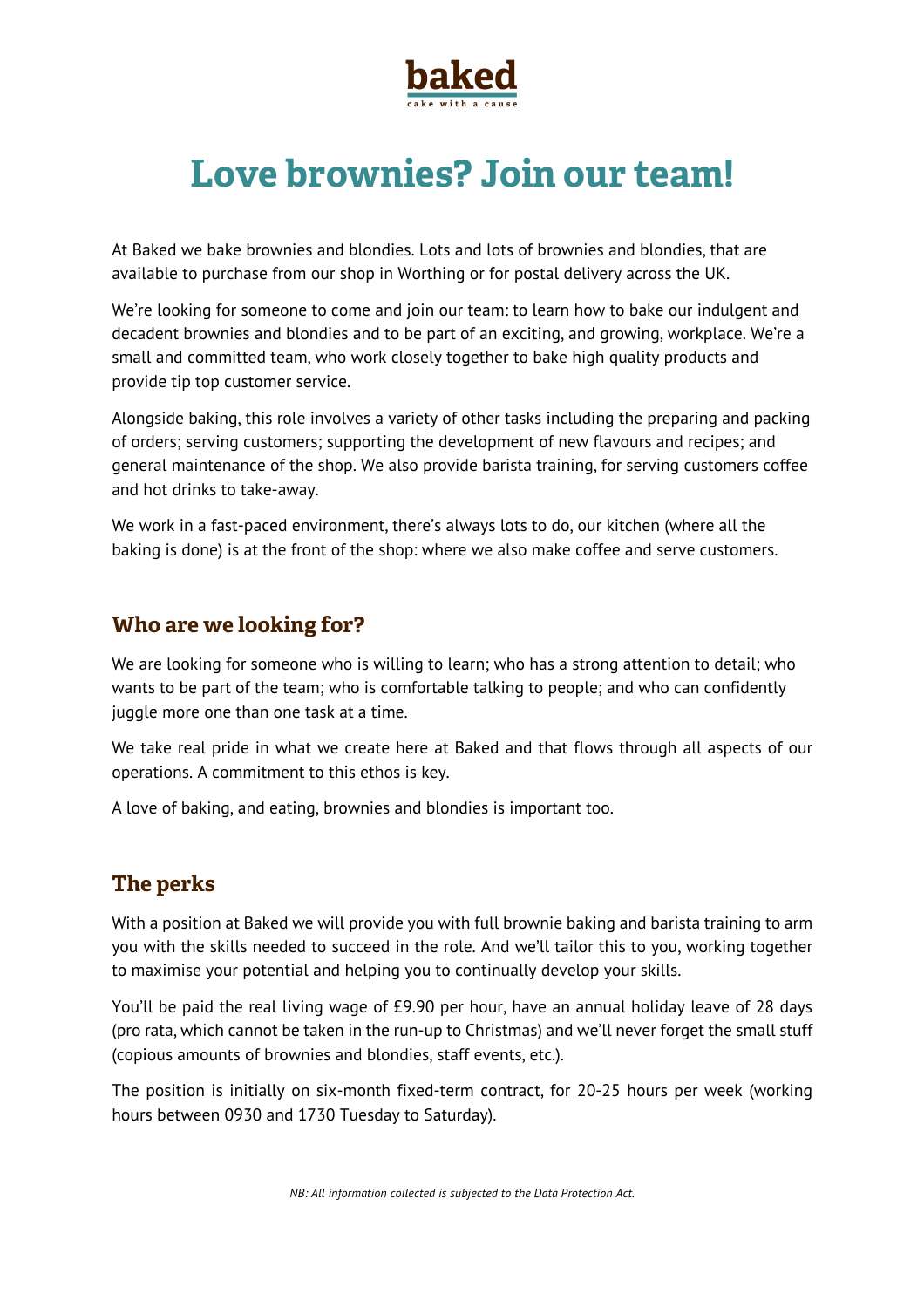

## **How can I apply?**

#### **Just let us know why you are the right person for the role.**

We want to know what makes you the perfect person to join our team - why do you think you would be great for the role?

Send over your answer, in any format, to **lauren@bakedworthing.co.uk.** 

We'll then invite those we think could really float the Baked boat to a 1-2-1 interview to get to know you a bit better.

#### **Timeframe**

| Monday 31 January                              | Applications open                                |
|------------------------------------------------|--------------------------------------------------|
| Monday 14 February, 5pm   Application deadline |                                                  |
| 21st February – 4 <sup>th</sup> March          | Interviews take place                            |
| 4 <sup>th</sup> March                          | Applicants informed of decision, start date asap |

We know how tough (and soul destroying) the job market can be, so throughout the process, whether your successful or not, we'll give you as much feedback as possible.

## **More information**

Lots and lots of detail about Baked and what we do can be found here:

- Our website (www.bakedworthing.co.uk)
- Our Instagram feed (www.instagram.com/bakedworthing)
- Our Facebook page (www.facebook.com/bakedworthing)
- Our Twitter feed (www.twitter.com/bakedworthing)

If you have any questions feel free to drop Lauren an email (Lauren@bakedworthing.co.uk) or give her a call (01903 216343), or pop by.

## **Tips and advice**

During our last recruitment round we received over 100 applications and gained a little insight into the mind of applicants. With that in mind, here are five pieces of advice for anyone applying for the role.

#### **Read the job description**

A significant amount of time and effort goes into preparing job adverts and descriptions; detailing the skills required for the roles, what the job entails, the perks, etc. etc. If you're attracted to the role read the description, then read it again, and again. Digest it, and then start